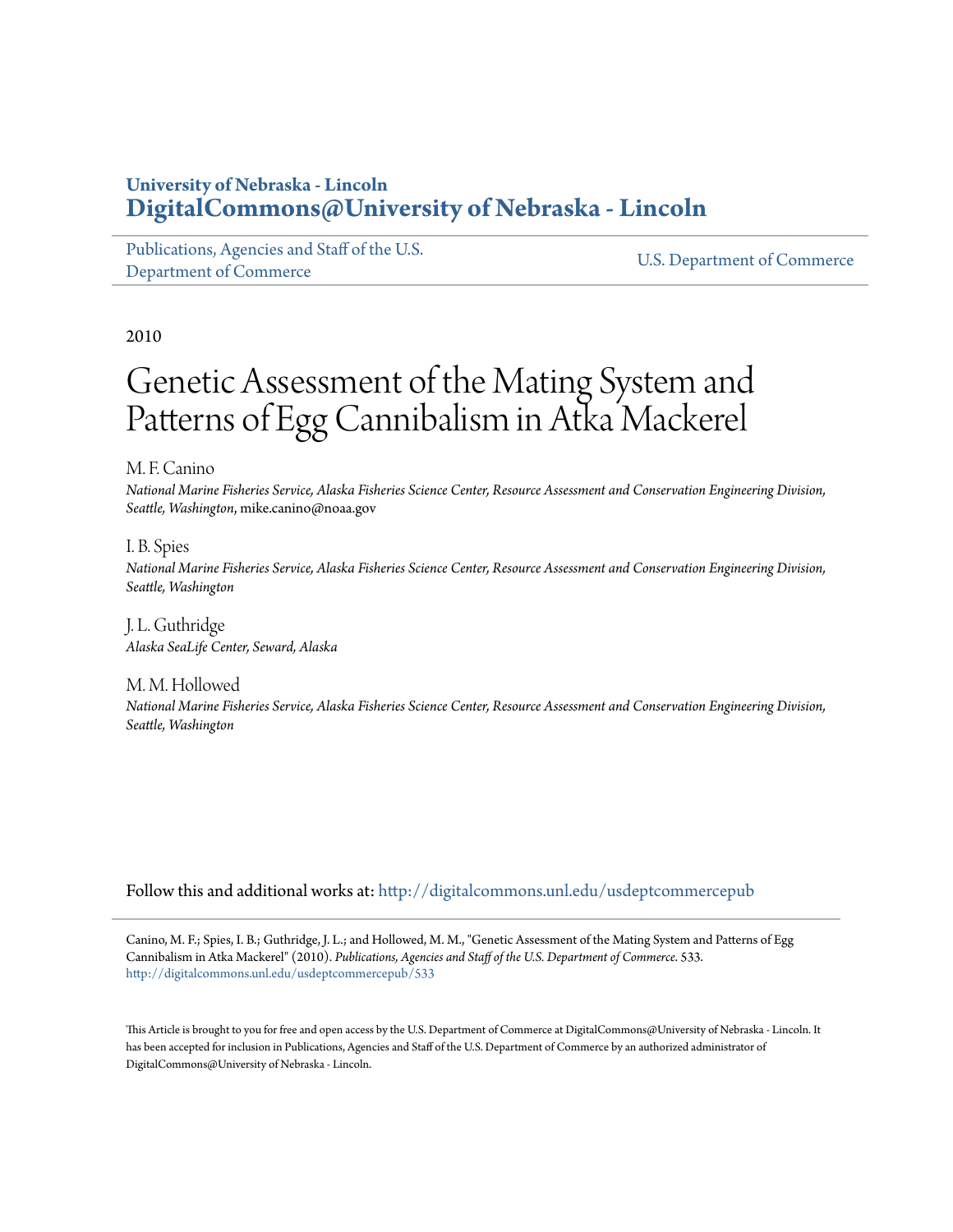### Genetic Assessment of the Mating System and Patterns of Egg Cannibalism in Atka Mackerel

M. F. CANINO\* AND I. B. SPIES

National Marine Fisheries Service, Alaska Fisheries Science Center, Resource Assessment and Conservation Engineering Division, 7600 Sand Point Way NE, Seattle, Washington 98115, USA

#### J. L. GUTHRIDGE

Alaska SeaLife Center, 301 Railway Avenue, Post Office Box 1329, Seward, Alaska 99664, USA

#### M. M. HOLLOWED

National Marine Fisheries Service, Alaska Fisheries Science Center, Resource Assessment and Conservation Engineering Division, 7600 Sand Point Way NE, Seattle, Washington 98115, USA

Abstract.—The mating system and patterns of gender-specific egg cannibalism in Atka mackerel Pleurogrammus monopterygius were examined through genetic parentage analysis of embryos in egg clutches produced in captive and wild populations. Like other hexagrammid fishes, Atka mackerel exhibit polygynandry, which is characterized by serial matings by both genders within a breeding season. Most matings in captivity were pairings of females with nest-attendant males, although parentage analysis of clutches produced in a small tank with limited nesting substrate revealed that 31% contained contributions by non–nest-guarding males. In contrast, all egg clutches produced in a large exhibit tank were sired by guardian males. Multiple parentage, sometimes involving both genders, was detected in 35% of egg clutches collected in the field or retrieved from the guts of adult male and female cannibals. Half-sib and unrelated full-sib embryos were found in several putative clutches, indicating that the reproductive output from multiple males and females may be combined sequentially and fused into a single clutch. These results suggested that nest takeovers, combined with alloparental care of existing broods, represent common reproductive tactics in males. Egg cannibalism is a significant seasonal factor in the diets of male and female Atka mackerel. Analysis of loose eggs and partial egg clutches ingested by 4 female and 15 male cannibals showed that nearly all conspecific predation represented heterocannibalism. One instance of partial filial cannibalism was documented in a male that was one of multiple sires for the clutch.

Actinopteryiian fishes exhibit the most diverse range of reproductive behaviors found in any vertebrate group (Breder and Rosen 1966; Sadovy de Mitcheson and Liu 2008). Individual species may be unisexual, gonochoristic (separate sexes), or hermaphroditic (sequential or simultaneous), and mating systems range from broadcast group spawning to self and internal fertilization, including monogamy through various degrees of polygamy by either or both genders (Mank and Avise 2006). Courtship and spawning behaviors in fishes, including male alternative reproductive tactics (MARTs), have formed the basis for theoretical and empirical studies examining sexual selection. A significant component of the observed variety in

Received May 14, 2009; accepted March 18, 2010 Published online October 6, 2010

reproductive modes is the level of parental care of offspring. Broadcast spawners typically provide no parental care, whereas nest builders, brooders, and live bearers often expend considerable energy in defending eggs and developing young. Approximately 21% of the 422 recognized taxonomic families of bony fishes contain species that provide some degree of parental care of offspring (Avise et al. 2002), including 15.5% to 22.5% of families in California and Pacific Canada (DeMartini and Sikkel 2006). Unlike in other vertebrates, about 70% of the parental care is provided by males in fish species that exhibit uniparental care (Blumer 1982; Avise et al. 2002).

In recent years, parentage analysis of offspring using highly polymorphic microsatellite DNA markers has provided unprecedented resolution of fish mating systems (DeWoody and Avise 2001; see review by Avise et al. 2002; Mackiewicz et al. 2005). These behaviors include monogamous or multiple matings, male cuckoldry, and a variety of MARTs to attain

Subject editor: Susanne McDermott, National Marine Fisheries Service, Seattle

<sup>\*</sup> Corresponding author: mike.canino@noaa.gov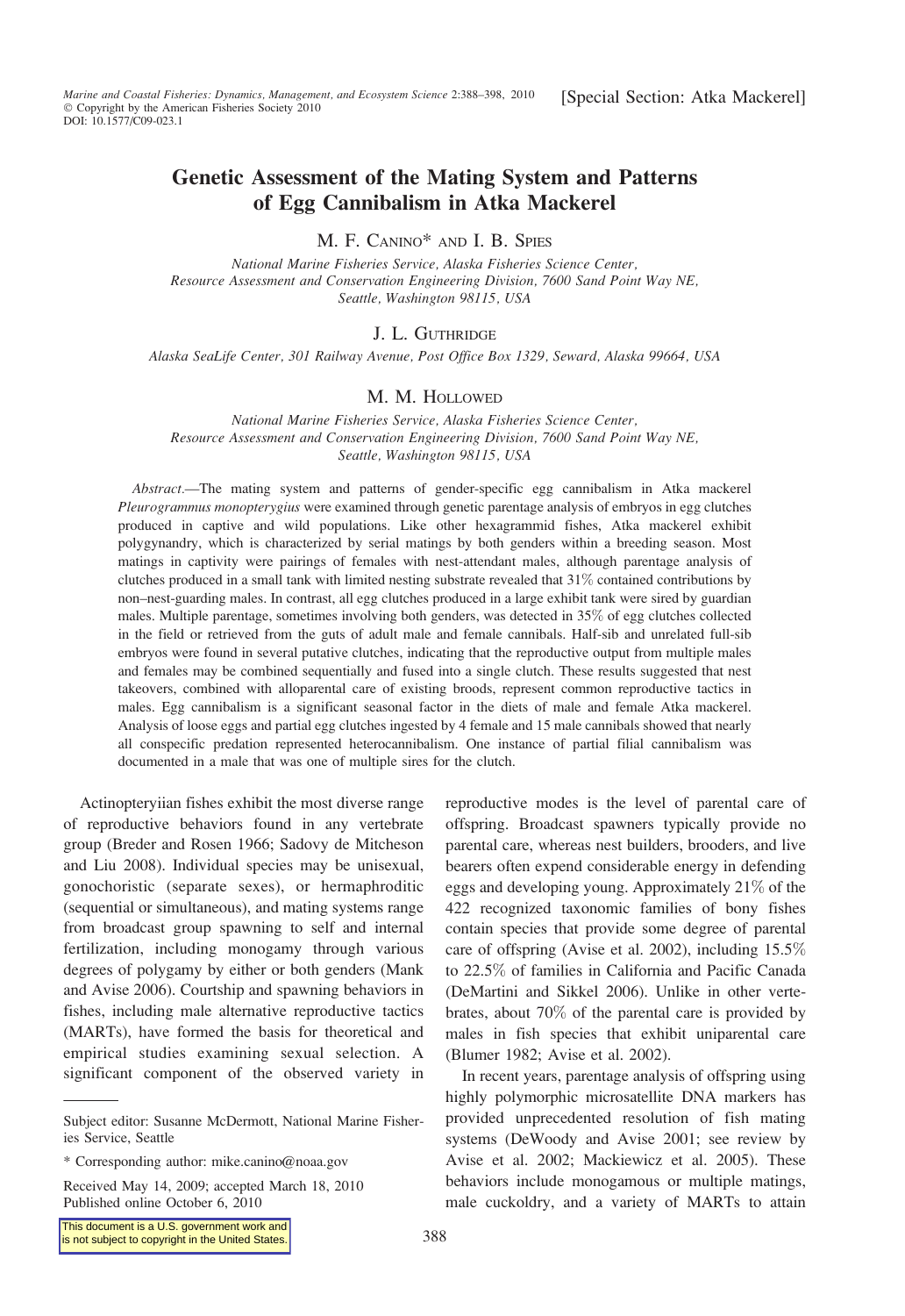surrogate parentage, such as egg mimicry, nest piracy and egg-thievery, multiple paternity in female-pregnant species, and sex role reversal in male-pregnant species (e.g., pipefish, seahorses). Parentage analysis has also revealed the presence of MARTs that would probably go unobserved or unrecognized in many field studies and provides a means to quantify fitness consequences, in terms of reproductive output, in natural populations. Other behaviors in complex mating systems, such as patterns of egg or offspring cannibalism, can be readily assessed using parentage analysis.

The hexagrammid Atka mackerel Pleurogrammus monopterygius is a semidemersal, schooling species distributed along continental shelves from Asia to North America. Atka mackerel are obligate demersal spawners that attach egg clutches to hard substrates (often in crevices) that are protected from cannibals and other egg predators by territorial males. Males aggregate and acquire nest sites before spawning at depths from 32 to 144 m (Lauth et al. 2007). Nesting typically occurs on rocky substrates in areas exposed to moderate currents, and there is considerable variation among locations with respect to relief, slope, and continuity (Lauth et al. 2006). Nest sites average about  $2 \text{ m}^2$  (Fritz and Lowe 1998) and tend to be adjacent to one another (Lauth et al., 2006). Atka mackerel develop conspicuous seasonal sexual dichromatism, and both sexes display ephemeral color changes while engaged in seasonal courtship and territorial defense behaviors (Lauth et al., in press). Females can potentially spawn up to six adhesive egg clutches during the spawning season, each containing approximately 6,700 eggs (McDermott et al. 2007), and males may brood multiple clutches within their territories. Spawning typically begins in late June, and females in spawning condition have been documented from July through October (McDermott and Lowe 1997). Nesting males have been observed in late October, suggesting that the combined mating and brooding phases may extend from summer well into the fall (Lauth et al. 2007).

Specific details of the mating system in Atka mackerel are unknown, but probably include some of the polygamous strategies found in other greenlings. Sequential polyandry (either within or among spawning seasons) by female hexagrammids has been documented by parentage analysis in several species (Crow et al. 1997; King and Withler 2005). Crow et al. (1997) reported that about 40% of the nests of kelp greenling Hexagrammos decagrammus contained clutches from multiple females, and DeMartini (1987) reported similar proportions for painted greenling Oxylebius pictus. Less well understood are MARTs, which may include adoption of a "sneaker" strategy by adjacent nest-tending males or nonterritory holding males to engage in parasitic fertilizations. Sneaking has been reported in hexagrammids species (personal communication cited in Crow et al. 1997; Munehara et al. 2000), and the reproductive consequences of this behavior have been quantified using molecular genetic techniques in the fat greenling H. otakii (Munehara and Takenaka 2000) and lingcod Ophiodon elongatus (Withler et al. 2004; King and Withler 2005).

Nest raiding of eggs by both sexes and male filial cannibalism have been reported in other hexagrammids (DeMartini 1987; Munehara and Miura 1995), and adult Atka mackerel are egg cannibals (Yang 1999; Rand 2007). In species with paternal care, male filial cannibalism parasitizes the fecundity of females as a strategy to maximize lifetime reproductive success at the expense of current broods (Rohwer 1978; Sargent 1992) and may benefit females if it increases the probability of successfully rearing the remaining offspring (Lindström 2000). Male energy reserves have often been considered to be the primary factor driving filial cannibalism (DeMartini 1987; Lindström 2000), and male condition may vary seasonally, depending upon the duration of parental care. The extended breeding and brooding period in Atka mackerel probably imposes significant energy demands upon territorial males, but patterns of cannibalistic behaviors in Atka mackerel have not been investigated.

In this study, we used genetic parentage analyses of embryos produced in both captive and natural populations of Atka mackerel to assess the mating system and patterns of egg cannibalism by adults. Genotype data from polymorphic DNA microsatellite loci were obtained for embryos in egg clutches (defined as an event of egg deposition by females) to document mating behaviors in captive populations through parentage analyses. Additional inferences on aspects of the mating system were derived from analyses of clutches collected in the field or retrieved from the stomachs of adult cannibals, where parental data were unavailable. Results from natural populations were contrasted with those observed in captivity to examine the full range of reproductive behaviors in Atka mackerel and the predominance of these behaviors relative to other members of the family. A second objective was to assess the extent of heterocannibalism and filial cannibalism by both genders. The relatedness of male and female cannibals with the embryos they had consumed was determined using microsatellite DNA markers, providing the first quantitative assessment of gender-specific cannibalism in this species.

#### **Methods**

Samples from captive populations.—Parentage was assessed for embryos in clutches produced in captivity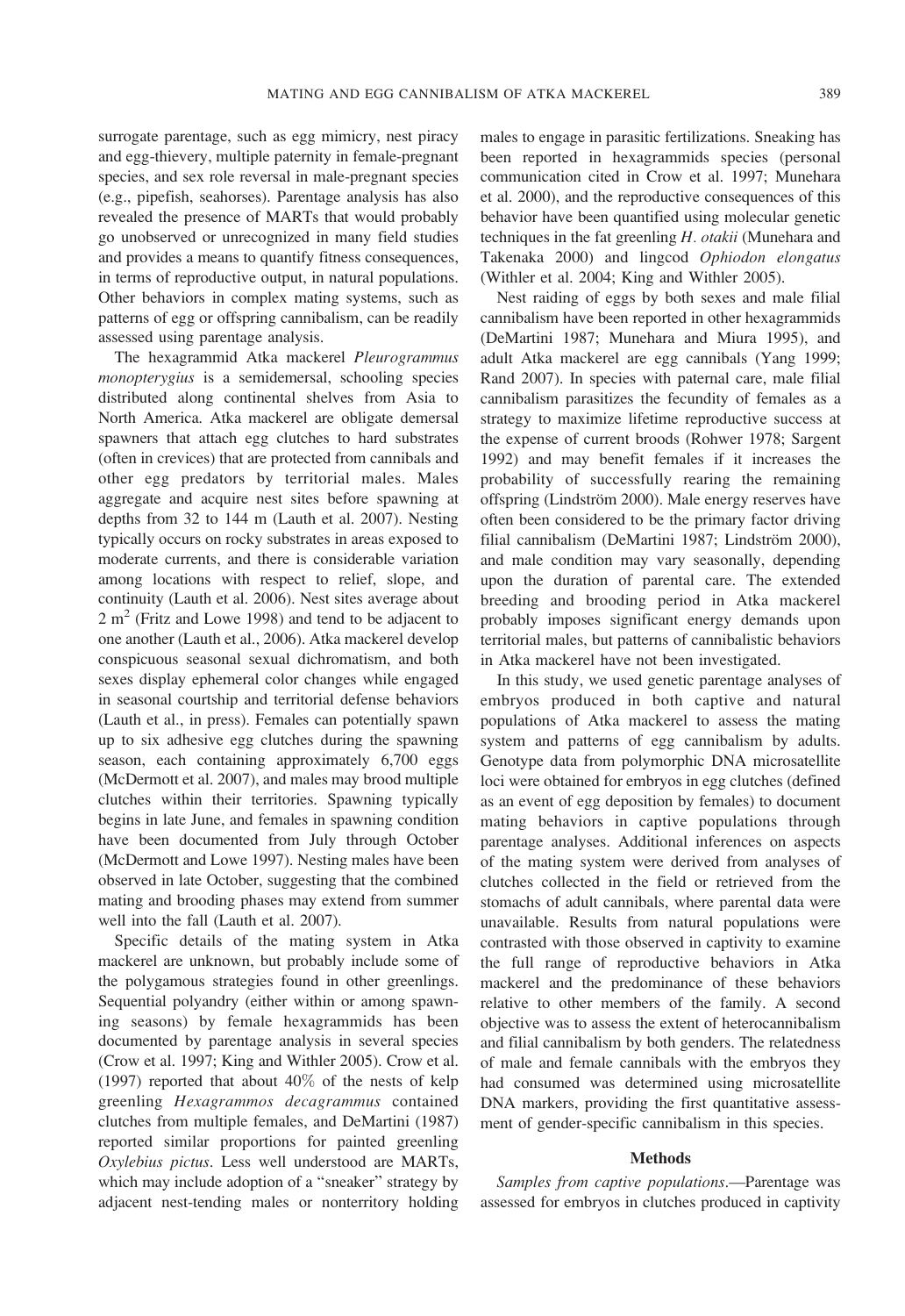| TABLE 1.—Sample data for Atka mackerel embryos from captive and wild populations used in parentage analysis for captive |  |
|-------------------------------------------------------------------------------------------------------------------------|--|
| females and males in the small (ST; 10,250-L) and large (LT; 400,000-L) tanks at the Alaska SeaLife Center. Partial and |  |
| complete clutches were also assayed from cannibal gut contents and trawl samples.                                       |  |

|      |                        |                                                  | Number of                  |                |                |            |  |  |
|------|------------------------|--------------------------------------------------|----------------------------|----------------|----------------|------------|--|--|
| Year | Tank or<br>sample type | Spawning<br>substrate $(m2)$<br>Females<br>Males |                            |                |                | Embryos    |  |  |
|      |                        |                                                  | <b>Captive populations</b> |                |                |            |  |  |
| 2004 | <b>ST</b>              | 4.0                                              | 4                          | 2              | 13             | $8 - 96$   |  |  |
| 2005 | <b>ST</b>              | 7.2                                              | 5                          | $\overline{c}$ | 38             | 4          |  |  |
| 2006 | <b>ST</b>              | 7.2                                              | 4                          | 2              | 27             | 3          |  |  |
| 2005 | LT                     | > 50.0                                           | 13                         | 8              | 17             | $12 - 96$  |  |  |
| 2006 | LT                     | > 50.0                                           | 11                         | 6              | 6              | $29 - 32$  |  |  |
|      |                        | Cannibal gut contents and trawl samples          |                            |                |                |            |  |  |
| 2004 | Gut                    |                                                  | 0                          | 5              | $5^{\rm a}$    | $17 - 94$  |  |  |
| 2005 | Gut                    |                                                  | 4                          | $\Omega$       | 3 <sup>a</sup> | $7 - 48$   |  |  |
| 2007 | Gut                    |                                                  | $\mathbf{0}$               | 10             | 12             | $8 - 43$   |  |  |
| 2007 | Trawl                  |                                                  |                            |                | 6              | $19 - 107$ |  |  |

<sup>a</sup> Two individuals contained loose eggs that were not counted as intact clutches.

from two separate aquaria: a small tank (about 10,250 L, 1.5 m deep) and a large tank (about 400,000 L, 6.4 m deep) at the Alaska SeaLife Center, where adult Atka mackerel had successfully spawned for several years (Table 1). The small tank contained two males and 4 or 5 females in 2004–2006; the tank had 4.0  $m<sup>2</sup>$ of spawning substrate available in 2004 and 7.2  $m<sup>2</sup>$  in 2005 and 2006. The large tank contained 13 females and 8 males in 2005 and 11 females and 6 males in 2006; this tank had more than 50  $m<sup>2</sup>$  of spawning substrate available in both years (Table 1). Fin clips from all adults were collected for parentage analysis, and the identities of territorial males were recorded based upon natural markings.

Eggs were removed from the small tank soon after first discovery to deter cannibalism, and the time, nest location, and identity of the guardian male were recorded. During 2004 and 2005 eggs were incubated at controlled temperatures ranging from  $3.9^{\circ}$ C to  $9.9^{\circ}$ C. Samples for genetic analysis were taken in middle to late stage development when eyes were readily visible: approximately 4–10 weeks following fertilization, depending upon temperature. We subsequently found that we could determine parentage of embryos at much earlier stages of development. Thus, clutches were removed from nesting sites after first discovery in 2006 and incubated at  $4-6^{\circ}$ C for approximately 2 weeks before preservation in 95% nondenatured ethanol. In 2005 and 2006 only three to six embryos were genotyped per clutch to establish maternity of clutches used in study of fecundity and egg energy content (S. McDermott and colleagues, National Marine Fisheries Service, unpublished).

During the 2005 season, Atka mackerel were allowed to spawn undisturbed in the large tank from the onset of spawning in July until the end of August.

Four of the eight resident males in the tank successfully brooded clutches that season. A first group of clutches from two territories, each guarded by a single male throughout the season, were removed on the same date. They were again allowed to spawn undisturbed for 12 d, when a second group of clutches was removed. Spawning continued for an additional 38 d before the final group of clutches was removed. Once removed, all eggs were incubated to the eyed stage as described above. In 2006 we allowed adult Atka mackerel to spawn undisturbed for nearly the entire spawning season to evaluate the effects, if any, of immediate egg removal on reproductive behaviors. Clutches were collected from a single territory held by one of the males sampled during the previous year.

Samples from wild populations.—Adult Atka mackerel were collected by trawling between Unimak Island and Amchitka Island, Alaska, during three cruises during 2004–2007 (Table 1). Egg cannibalism was deduced from the distended appearance of the stomach during routine dissections for sex determination. Fish were immediately frozen whole on the vessel and maintained at  $-20^{\circ}$ C until thawed for analysis in the laboratory. Stomach contents were dissected from putative cannibals, and partial clutches were counted, briefly washed in seawater, and preserved in nondenatured 95% ethanol for parentage analysis. Six intact clutches were collected by bottom trawl aboard a chartered commercial bottom trawler in the Aleutian Islands (52.046°N, 172.025°W) on October 13, 2006 (McDermott, unpublished), immediately frozen at  $-20^{\circ}$ C, and subsequently preserved in ethanol.

Extraction, amplification, and analysis of DNA.— Genomic DNA from samples of eggs and fin clips (from captive adults and field-collected cannibals), was extracted using DNeasy tissue kits (Qiagen Inc.,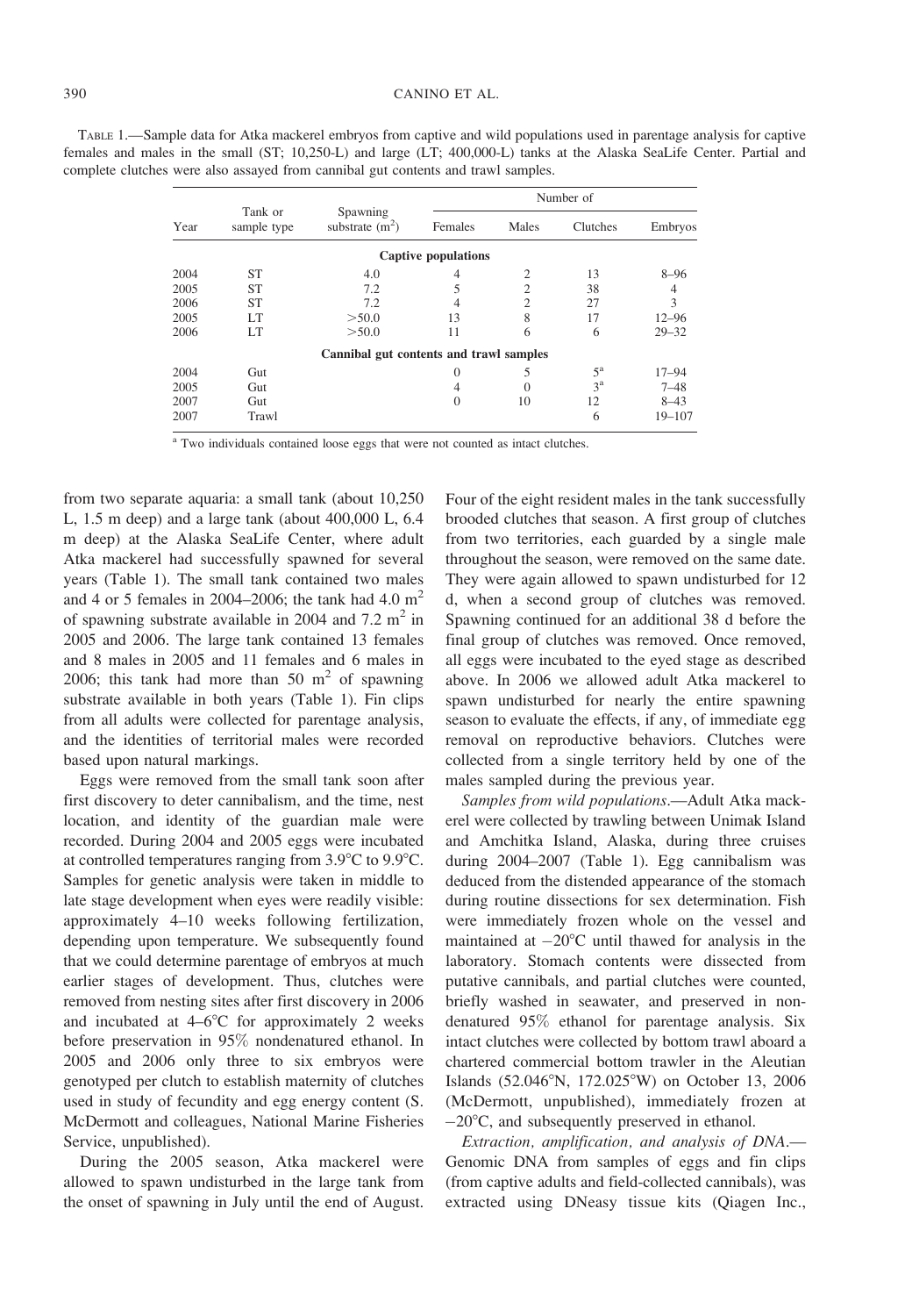Valencia, California) according to the manufacturer's instructions with one modification for egg samples: owing to the small size of developing embryos, an elution buffer volume of 60 µL was used to provide a more concentrated DNA template. Four polymorphic microsatellite loci (Pmo70, Pmo152, Pmo367, and Pmo399) isolated from Atka mackerel (Spies et al. 2005) and two loci isolated from lingcod  $(Oe/42$  and Oel32; S. Young, Washington Department of Fish and Wildlife, Olympia, Washington, personal communication) were amplified via the polymerase chain reaction (PCR), as described in Spies et al. (2005). Bovine serum albumin (New England Biolabs, Ipswich, Massachusetts) was added to a final concentration of 0.5 mg/mL in PCR reactions involving embryos. Loci were amplified and scored two at a time (following order: Pmo152, Pmo70, Pmo399, Oel32, Pmo367, and Oel42) on eggs randomly selected from clutches of wild and captive populations until sibling relationships could be accurately assessed or, in the case of cannibalism, the cannibal was excluded as a parent. Thus, all loci were not amplified in all samples if fewer loci were sufficient to meet criteria for unequivocal parental identification (captive samples) or determination of sibship relationships. Genotyping was conducted using a LI-COR 4200 Infrared Automatic DNA Sequencer (LI-COR Biotechnology, Lincoln, Nebraska) and analyzed with LI-COR Saga genotyping software.

Parentage analysis.—Binomial sampling theory predicts that a sample of  $n$  individuals will detect the proportion  $(p)$  of offspring contributed by an individual parent with 95% certainty if

$$
n \geq (\log_e[0.05])/(\log_e[1-p])
$$

(DeWoody and Avise 2001). Thus, genotyping 96 individuals had the power to detect embryos produced by other parents if their contributions to a clutch exceeded 3% and to detect a contribution of 12% or more by sampling 24 embryos. Based upon these calculations, we initially performed exhaustive sampling of 96 embryos from clutches produced in the large tank and subsequently altered the sampling regime based upon those results. Six of the 17 clutches produced in 2005 were exhaustively sampled  $(≥90$ eggs) and the remaining sample sizes exceeded 20 in all but four cases. Genotypes of all possible parents were known for all loci in captive fish, allowing for unambiguous parental assignments by simple exclusion. Parentage in the small tank in 2004 was determined by genotyping 24–96 embryos per egg mass. In subsequent years (2005 and 2006), only three to six embryos were sampled from each clutch to identify the female parent.

Incompatibility of genotypes from ingested embryos provided conclusive proof of nonparentage for egg cannibals. Microsatellite data from 553 adult Atka mackerel collected during 2004–2006 in the Aleutian Islands (Canino et al. 2010) were used to estimate allele frequencies at the six loci used for parentage analysis. Exclusion probabilities (the expected proportion of offspring for which the cannibal would be excluded as a parent) were determined using a frequency-based method (Jamieson and Taylor 1997). Because multilocus genotpyes of cannibals could be determined, we calculated exclusion probabilities using the general formula for one unknown parent. We also calculated the probability of identity,  $P_{ID}$  (i.e., the probability that two different individuals have identical genotypes), for each locus using the formula provided by Waits et al. (2001),

$$
P_{\text{ID}} = 0.25 + 0.25 \cdot \sum p_i^2 + 0.50 \cdot \left(\sum p_i^2\right)^2 - 0.25 \cdot \sum p_i^4, \tag{1}
$$

where  $p_i$  is the frequency of the *i*th allele at a locus. The  $P_{\text{ID}}$  value over six loci was calculated as the product of probabilities for individual loci.

In general, we attempted to genotype a minimum of 24 individuals at four loci from each clutch to determine sibling relationships and conducted more exhaustive sampling when preliminary results indicated the presence of half-sibs or unrelated individuals. Construction of full-sib and half-sib families detected in cannibalized and field-collected clutches (parental genotypes unknown) was conducted using PEDIGREE 2.2 (available at http://herbinger.biology.dal.ca:5080/ Pedigree/) and subsequently verified by visual inspection.

Two regions of mitochondrial DNA were sequenced to screen for variation. A 450 base pair (bp) segment of the mitochondrial D-loop region was amplified via PCR in 20 individuals from across the species range (Gulf of Alaska to northern Japan) via Pro-L and H16498 primers previously used for successful detection of maternal haplotypes in kelp greenling (Crow et al. 1997) and lingcod (Withler et al. 2004). Next, a 790-bp segment of the cytochrome  $b$  gene was amplified using Cytb-F and Cytb-R primers following (Kimura et al. 2007) in nine individuals. The PCR amplicons were purified and sequenced at the High-Throughput Genomics Unit at the University of Washington (http://www.htseq.org).

#### **Results**

No sequence variation was found among 20 individuals in the mitogenomic D-loop region or for cytochrome  $b$  in nine individuals (data not shown). We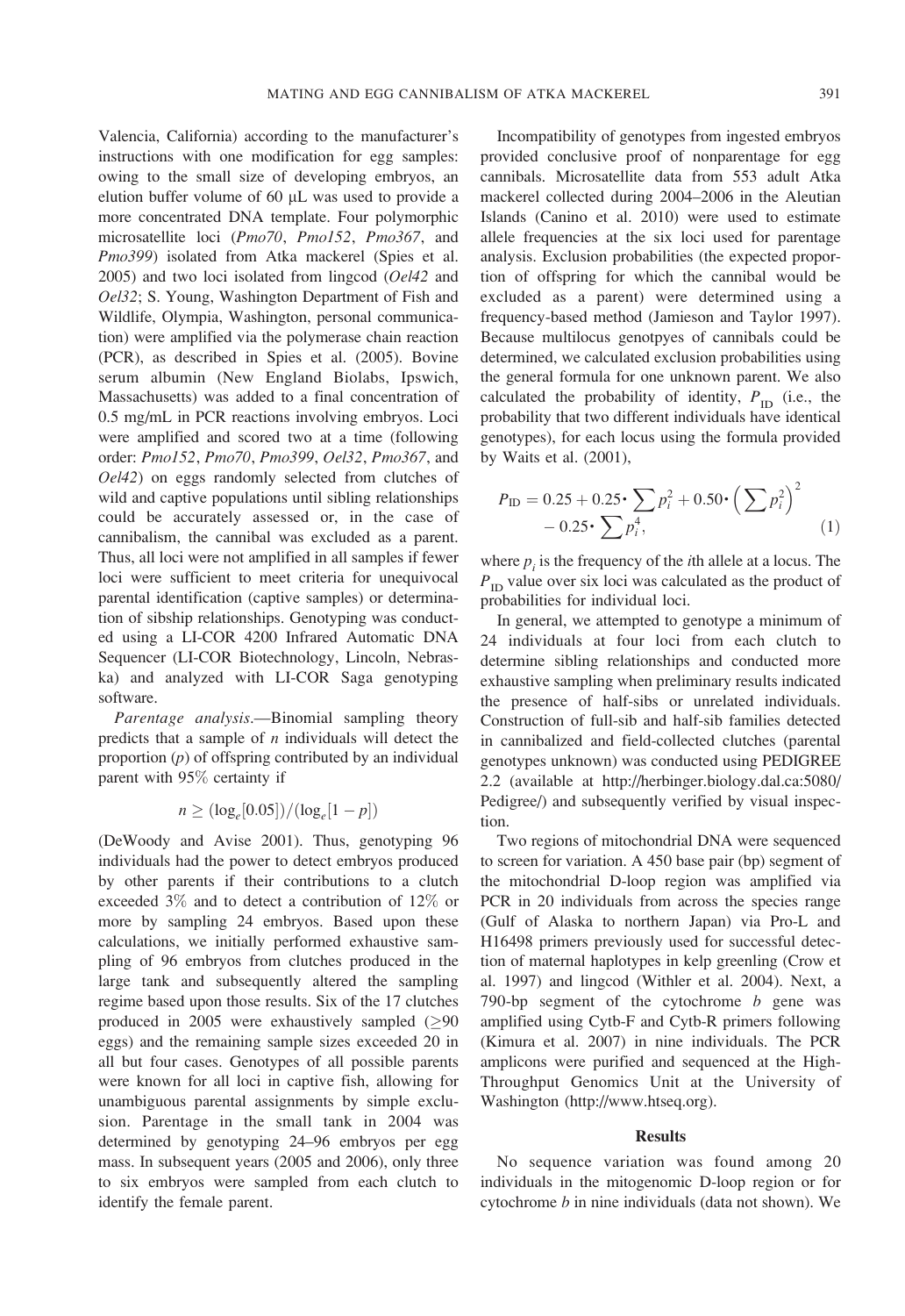TABLE 2.—Observed number of alleles  $(A<sub>O</sub>)$ , expected  $(H<sub>e</sub>)$ and observed  $(H_o)$  heterozygosities, exclusion probabilities (P), and probabilities of genetic identity ( $P_{\text{ID}}$ ) for six microsatellite loci used in parentage analysis of Atka mackerel.

| Locus               | $A_{O}$ | Η     | Η     | P      | ID     |
|---------------------|---------|-------|-------|--------|--------|
| Pmo70               | 31      | 0.894 | 0.906 | 0.647  | 0.278  |
| Pmol.52             | 50      | 0.947 | 0.930 | 0.805  | 0.264  |
| P <sub>mo</sub> 367 | 74      | 0.955 | 0.916 | 0.834  | 0.261  |
| Pmo.399             | 19      | 0.786 | 0.833 | 0.408  | 0.310  |
| Oel42               | 92      | 0.966 | 0.968 | 0.873  | 0.258  |
| Oel32               | 12      | 0.794 | 0.712 | 0.424  | 0.301  |
| All loci            |         |       |       | 0.9995 | 0.0005 |

concluded that haplotype variation was likely to be at frequencies too low to be informative for maternal identification in clutches, a conclusion that was subsequently verified by additional D-loop sequencing (see Canino et al. 2010). Parentage analysis was thus conducted using only microsatellite DNA loci.

The six microsatellite loci had 12–92 alleles each, resulting in single locus exclusion probabilities ranging from 0.424 to 0.873 and a combined multilocus exclusion probability exceeding 0.999 (Table 2). Even when only two loci were used (*Pmo70* and *Pmo152*), the exclusion probability was greater than 0.97. The  $P_{\text{ID}}$  values for the six microsatellite loci ranged from 0.258 to 0 0.310, providing an overall value of 0.0005 across all loci. These highly polymorphic loci provided sufficient power to discriminate among closely related individuals, enabling us to determine genetic identities for parental assignment or exclusion.

#### Parentages in the Small Tank

Parentage was assessed for a total of 79 clutches produced in 2004–2006 (Table 3). A single territory on the available  $4.0 \text{--} \text{m}^2$  spawning substrate was established by a male at the onset of spawning and nesting in mid-July in 2004. It brooded four clutches of eggs until being displaced by the second male a month later (August). That male brooded nine subsequent clutches for the remainder of the spawning season. Although the initial male was displaced and did not continue to brood eggs, he apparently sired all embryos in 12 of 13 clutches produced by the four resident females. Contributions by both males were detected in only one clutch that was produced coincident with the displacement of the first male by the second. In that clutch, the second male sired 9% of the 22 embryos that were successfully genotyped. Samples from the other 12 clutches (24–96 embryos each, mean  $= 50$ ) produced that year, both before and after the ousting of the first male, should have detected paternity by the second male if it had averaged more than 6% of the embryos sampled during that period. However, there was no evidence for paternal contributions by this male despite the fact that he continued to guard the nesting site during daylight hours for two additional months.

Two different males and an additional female were introduced to the small tank in 2005 and 2006 and the available spawning substrate was increased to  $7.2 \text{ m}^2$ (Table 1). Both established and guarded adjacent territories and brooded multiple clutches for the duration of the 2005 spawning and nesting season. The same territories were reestablished in 2006 and defended until one male died in September, ending collections for that year. Assigning parentage to most clutches produced in 2005 (73.7%) and 2006 (71.4%) indicated that the nest-tending male had sired all of the three to six embryos sampled per clutch, but in approximately 28% of the cases, the guardian male was not identified as the genetic sire. One instance of contributions by both males was confirmed in a single clutch produced in 2006 (Table 3). Females produced between 6 and 12 clutches per season (Table 3). They showed no overall preference for mating with either male during 2005 (sign test,  $P = 0.256$ ) but exhibited significant preferences for one male in 2004 and 2006  $(P \leq 0.001$  in both cases).

#### Parentages in the Large Tank

All males in the large tank established and guarded territories of  $4.0-12.0$  m<sup>2</sup> for the duration of the spawning and nesting season in 2005 and 2006. However, only four of eight males in 2005 and three of six males in 2006 brooded eggs within their individual territories. Parentage analysis was conducted on 23 clutches produced in the large exhibit tank during 2005 and 2006 (Table 4). No evidence of

TABLE 3.—Parentage analysis of Atka mackerel clutches produced in the small tank at the Alaska SeaLife Center in 2004– 2005.

| Year | Number of clutches<br>(embryos genotyped) | Female identity (clutches produced) |       |        | Male identity<br>(clutches contributed) |        | Number of cases<br>of dual paternity |         |  |
|------|-------------------------------------------|-------------------------------------|-------|--------|-----------------------------------------|--------|--------------------------------------|---------|--|
| 2004 | $13(21-96)$                               | F1(3)                               | F2(5) | F3(2)  | F4(3)                                   |        | M1(1)                                | M2(13)  |  |
| 2005 | $38(3-6)$                                 | F1(12)                              | F2(7) | F32(7) | F4(6)                                   | F33(6) | M3(15)                               | M4 (23) |  |
| 2006 | $28(3-6)$                                 | F1(7)                               | a     | F32(6) | F4(5)                                   | F33(6) | M3(4)                                | M4 (24) |  |

<sup>a</sup> Female F2 died and was not replaced.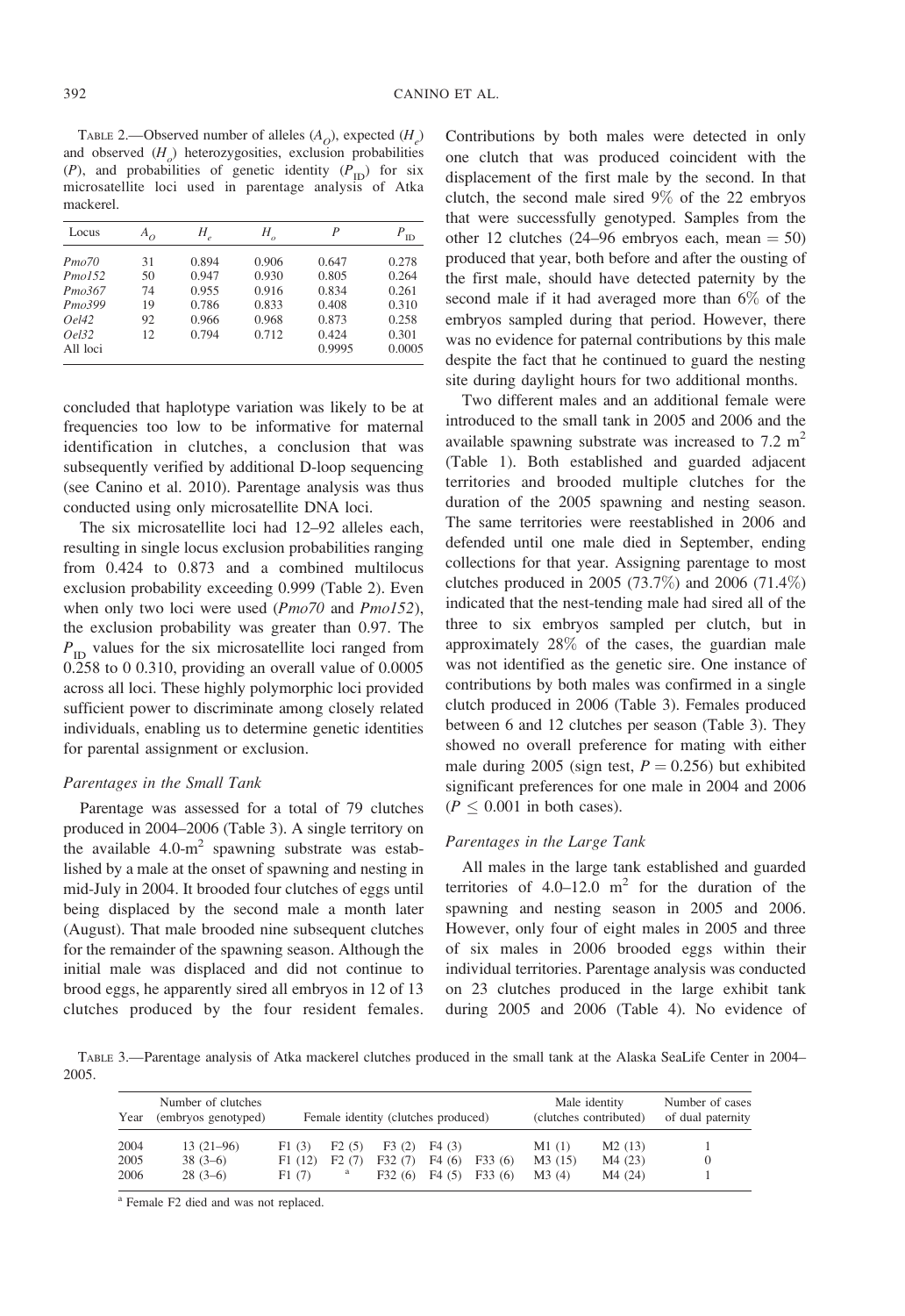Collection date Male identity Number of females Number<br>of clutches Female identity (clutches deposited) Mean (range) number of embryos genotyped Aug 25, 2005 25 7 9 14(2), 23(2), 9(1), 16(1), 18(1), 19(1), 22(1) 38 (12–92)<br>Sep 6, 2005 25 1 2 14(2) Sep 6, 2005 25 1 2 14(2) 95 (94–96)<br>Oct 14, 2005 8 6 6 23(2), 9(1), 13(1), 19(1), 24(1) 75 (12–95) Oct 14, 2005 8 6 6 23(2), 9(1), 13(1), 19(1), 24(1) 75 (12–95)<br>Oct 24, 2006 8 4 6 30(3), 29(1), 31(1), 32(1) 30(1)  $6 \qquad 30(3), 29(1), 31(1), 32(1)$ 

TABLE 4.—Parentage analysis for Atka mackerel clutches produced in the large tank at the Alaska SeaLife Center in 2005– 2006.

TABLE 5.—Parentage of Atka mackerel embryos collected from adult cannibals or in trawl samples.

|                                             |             | Number of                     |                                                 |                                                                              |  |  |
|---------------------------------------------|-------------|-------------------------------|-------------------------------------------------|------------------------------------------------------------------------------|--|--|
| Sample type                                 | Individuals | Partially intact<br>clutches  | Mean (range)<br>number of embryos<br>per clutch | Number of parents<br>(clutches)                                              |  |  |
| Male cannibals<br>Female cannibals<br>Trawl | 15          | 13 <sup>a</sup><br>$3^a$<br>6 | $30(8-94)$<br>$32(26-58)$<br>$47(19-107)$       | $2(9)$ , $3(1)$ , $4(1)$ , $7(1)$ , $9(1)$<br>3(1), 4(1), 5(1)<br>2(5), 8(1) |  |  |

<sup>a</sup> Two individuals contained numerous single eggs not counted as intact clutches.

multiple parentage was found in five clutches that were exhaustively sampled  $(>90$  embryos genotyped), or in remaining clutches that were sampled less intensively. Sample sizes of embryos averaged 58 individuals/ clutch in 2005 and 30 in 2006, which would have detected contributions from additional parents if they had produced approximately 6–11% of the offspring in the clutch. Our sampling showed that one female spawned multiple times with a single male in 2005, but females as a group exhibited no significant preference for mating with either of the two sampled territorial males (sign test,  $P = 0.332$ ).

#### Field Samples of Cannibalized and Noncannibalized Clutches

Genotypes were obtained for embryos in intact, partial clutches and loose individual eggs retrieved from the stomachs of 19 adult Atka mackerel (Table 5). In some cases, embryos were too young or digestion had proceeded far enough to prevent extraction of sufficient DNA for genotyping over all loci. All four female cannibals and 14 of 15 male cannibals were not parents of embryos they had consumed, but a single instance of male filial cannibalism was documented. This male was identified as the sire of 11 of 94 (12%) late-stage eyed embryos distributed in three half-sib families in the partial clutch he had consumed (combined exclusion probability  $P > 0.999$ ). The remaining embryos in the clutch were composed of three more half-sib groups produced by four unrelated parents of unknown sex (but probably one male and three females) and individuals from five additional unrelated full-sib families.

The majority (69%) of clutches collected in the field

appeared to result from exclusively monogamous matings. Multiple parentage was detected in 7 of 20 intact partial clutches (i.e., excluding loose eggs) ingested by cannibals, and in 1 of 6 clutches collected in trawls (Table 5). In these cases, embryo genotypes were inconsistent with any single parental genotype, indicating the presence of unrelated families in a single clutch of eggs. Although these clutches often appeared to represent a single batch spawning by one female, we observed one (unanalyzed) egg mass to split apart following preservation (Figure 1), suggesting that female Atka mackerel deposit and cement their eggs on existing clutches in the brood nest.

#### **Discussion**

Molecular assessment of the mating system in Atka mackerel enabled documentation of behaviors previously inferred from field studies and confirmed reproductive tactics characteristic of other hexagram-



FIGURE 1.—Portions of two individual Atka mackerel egg clutches that were fused together when collected and separated after preservation in a 95% solution of ethanol.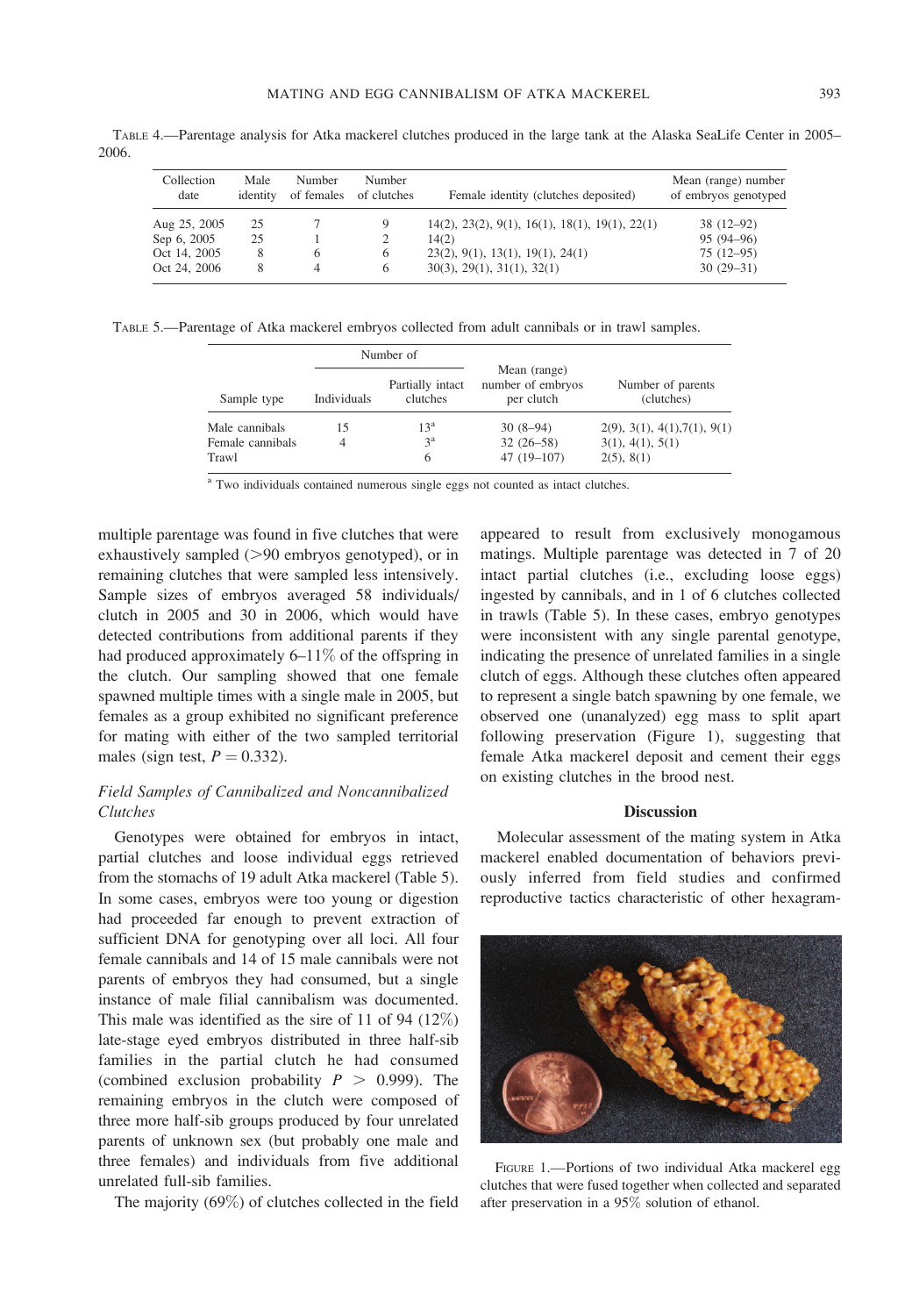mid species. The vivid dichromatism of males and ephemeral color and behavior displays by both sexes indicate a highly dynamic mating system probably shaped by strong intrasexual and intersexual selection. Conspicuous nuptial coloration is selected by females as a conditional expression of the genotypic and phenotypic quality of males, as well as their nutritional condition, social rank, and mating motivation and success (Kodric-Brown and Brown 1984; Kodric-Brown 1998). Within a given brood year, approximately 15% of adult males display nuptial coloration, whereas the remaining nonbreeding males make no apparent energetic investment. These seasonal patterns appear to be unrelated to male length and thus are unlikely to represent age-dependent alternative reproductive tactics (e.g., Alonzo et al. 2000), but they may reflect a large energetic cost imposed by sexual selection. Carotenoid-based pigmentation in many fishes must be obtained from the diet and is energetically costly for males to produce and further work should examine patterns of annual and seasonal reproductive status. Ephemeral color displays during courtship and agonistic encounters described for the permanently dichromatic painted greenling (DeMartini 1985) and seasonally dichromatic Atka mackerel (Lauth et al., in press) indicate a complex social environment during spawning determined by strong competition for access to territories and mates in males and by readiness to spawn in females.

Atka mackerel exhibited a polygynandrous mating system, resulting from serial polyandry and polygamy within the breeding season. Male polygyny appeared to be achieved primarily through territorial defense in captive populations, although some cuckoldry of guardian males did occur in the small exhibit tank and probably to a greater degree in natural populations. Polyandry in Atka mackerel results from batch spawning of eggs throughout the breeding season (McDermott et al. 2007) coupled with low nest site fidelity by females. Females in captivity sometimes exhibited male preference for mating, although sample sizes were inadequate to assess this behavior. Most of the clutches produced in natural populations (69%) and nearly all of those produced in captivity (98%) indicated monogamous pairings. Nest-guarding males in the large exhibit tank apparently monopolized all fertilization events within their territories. Two documented instances of parasitized fertilizations occurred in the small tank (Table 3). The average number of embryos genotyped per clutch in partial clutches consumed by cannibals and whole clutches taken in trawls (32.5 individuals) would have only detected contributions from extra-pair matings exceeding 10%, but more exhaustive sampling of several clutches

indicated that strictly monogamous spawning events are common in natural populations.

Parentage analysis using microsatellite DNA markers unequivocally documented parasitic fertilizations of clutches by males in captivity, but the responsible behaviors were not directly observed. Male cuckoldry is common among fishes exhibiting paternal care and several alternative reproductive tactics have evolved in response to competition for access to mates or their gametes (Taborsky 1994, 2001; Gross 1996). The most common MARTs documented in nest-tending species by parentage assessment are fertilizations by sneaking or satellite males, resulting in the nest-tending male being the sire of most, but not all of his custodial offspring (DeWoody and Avise 2001: Avise et al. 2002; Mackiewicz et al. 2002; Mackiewicz et al. 2005). Sneaking constitutes potential costs to nest-tending males in terms of lowered reproductive output (Rico et al. 1992; Largiader et al. 2001) and the energetic expense of rearing unrelated young. This strategy is associated with strong sexual dimorphism and active courtship and nest defense behaviors by males (Gross 1996; Taborsky 1998), characteristics common to hexagrammids in general. Sneaking has been observed (Munehara et al. 2000) in three species of Hexagrammos and verified using molecular genetic analyses in the fat greenling (Munehara and Takenaka 2000). Sneaking is a likely, but unobserved, source of male cuckoldry in Atka mackerel. The frequency of clutches produced in captivity by monogamous pairings of females with territorial males was lower in the small tank containing limited spawning substrate than in the large tank where larger amounts of spawning substrate were available. Density-dependent sneaking has been reported in the bitterling Rhodeus sericeus (Reichard et al. 2004). Our experimental design may have favored territoriality when densities were low in the captive tanks and prompted sneaking or other fertilization strategies when they were higher. Another potential MART that may explain parasitized fertilizations is sperm competition from satellite males. Munehara and Takenaka (2000) observed two patterns of sperm emission in male fat greenling and different rates of fertilization success. When the satellite intruder male emitted a large amount of sperm after ejaculation by the territorial male, the sneaker fertilized more eggs. If both males emitted sperm alternately, the territorial male sired a larger number of offspring in the clutch.

Nest-tending males may tolerate fertilizations by nonterritorial males if they help to attract females or aid in nest defense or maintenance (Taborsky 2001). The mixed paternity observed in two single clutches of eggs from the small exhibit tank in 2004 and 2006 resulted from parasitized fertilizations, although sneaking by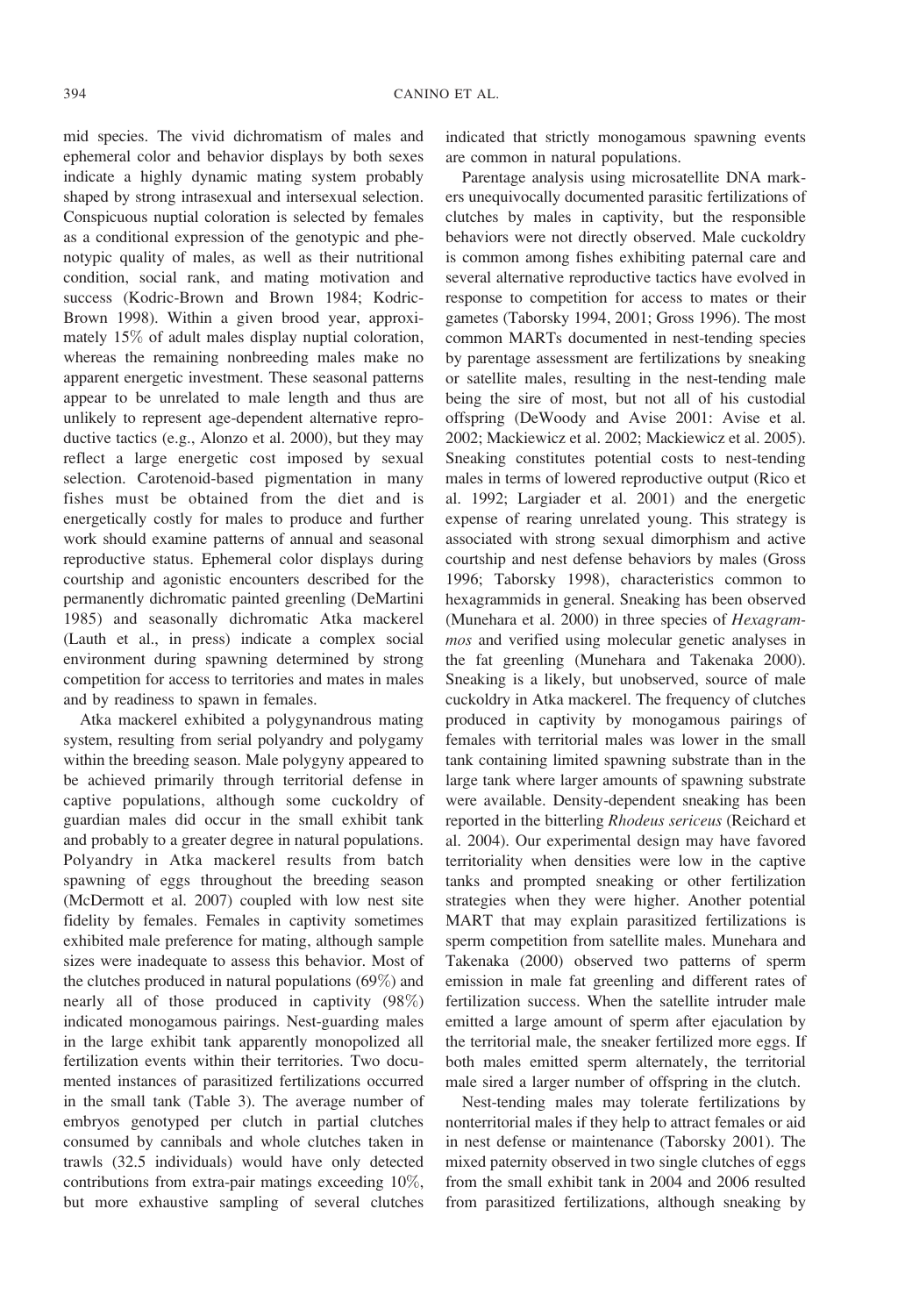males was not directly observed. Discrepancies between the apparent guardian and the genetic sire of at least some embryos occurred in all 3 years, suggesting the possibility of additional MARTs. One tactic may be temporary nest takeovers by the nonterritorial male to acquire matings. This may increase reproductive fitness if females prefer males already brooding clutches in the nest (Marconato and Bisazza 1986; DeMartini 1987; Kraak and Groothuis 1994; Goulet 1998) or if there is mate-choice copying by females (Jamieson 1995). Cuckolded males may later return to the nest to care for unrelated offspring if alloparental care improves the possibility of additional spawnings. This potential MART has been documented genetically in other fishes (DeWoody et al. 2001), including lingcod (Withler et al. 2004). Nest takeovers are consistent with the observation that nest site fidelity for male Atka mackerel may not extend for the entire spawning season. Lauth et al. (2007) inferred duration for male nesting and brooding of 33–141 d, based upon archival tag data for four adults. It is unknown if the cessation of nesting represents expulsions by other males or voluntary abandonment of a site.

The presence of unrelated half-sib and full-sib embryos found within single putative clutches from natural populations (Table 5) was a surprising result that may, in part, be explained by egg deposition patterns by females and MARTs inferred from results from captive populations. Previous studies have considered a clutch to be the reproductive output from an individual female—an assumption (DeMartini 1986) inferred from the physical discreteness, yolk coloration, and stage of embryonic development in kelp greenling and whitespotted greenling Hexagrammos stelleri and documented using genetic studies in kelp greenling (Crow et al. 1997) and lingcod (Withler et al. 2004). Although this also appeared to be the general case for Atka mackerel in captivity, some clutches produced in wild populations indicated that females may deposit their eggs on existing clutches, fusing them to each other (Figure 1). In the congeneric Okhotsk Atka mackerel Pleurogrammus azonus, females used their pectoral fins or side of their belly to wedge fertilized clutches into gaps between rocks from various directions (Munehara and Markevich 2003), and female captive Atka mackerel have been observed to push freshly fertilized eggs into crevices using their mouths (J. Guthridge, unpublished data). Koya et al. (1995) reported that the adhesive surrounding the eggs of the fat greenling required several hours to harden, and these behaviors may help to retain clutches after deposition until they fully adhere to the spawning substrate. The extreme mitogenomic homogeneity exhibited by Atka mackerel (Canino et al. 2010) precluded using mitochondrial DNA haplotypes to determine individual female contributions to clutches retrieved from cannibals or captured in trawls, but the probable sources of complex assortments of related and unrelated offspring within a single clutch are multiple egg depositions and manipulations by females, accompanied by MARTs, such as nest takeover or parasitized fertilizations.

Egg cannibalism constitutes a significant dietary component of Atka mackerel during the spawning and brooding seasons (Yang 1999; Rand 2007). Both genders engage in cannibalism in roughly equal frequencies, but males consume more than twice as much by weight (K. Rand, National Marine Fisheries Service, personal communication). Unlike territorial males, females can forage during the mating and brooding phases in seasonal reproduction and are generally not in proximity of defended nests unless engaged in spawning. Female fat greenling have been observed pecking at egg clutches already present in nests, causing attendant males to repel them without attempting to mate (Munehara et al. 2000). Nest raiding by female Atka mackerel has been observed (R. Lauth, National Marine Fisheries Service, personal communication), suggesting it is the most likely source for opportunistic heterocannibalism by this gender.

Filial cannibalism represents a range of compromise strategies between current and future reproductive success (Rohwer 1978) and is common for males in species with uniparental care. DeMartini (1987) reported apparent heterocannibalistic raiding of nests and some paternal filial cannibalism by guardian male painted greenling. Filial cannibalism has also been observed in fat greenling, when clutches detached from seaweeds to which they had been fastened and were no longer under direct male control (Munehara and Miura 1995). Males may cannibalize some fraction of their offspring as an investment to maximize future reproductive success by enhancing their own survival and that of the remaining brood, whereas females can only benefit from partial, but not total, consumption of their young by males. This results in a conflict between the sexes over the male's investment in the current brood (Lindström 2000). Empirical studies have shown that small and young broods are more often fully cannibalized than larger and older ones that have greater paternal investment by the male (DeMartini 1987; Lindström and Sargent 1997). That was not the case in the single instance of filial cannibalism documented in this study; all of the embryos in the partial clutch were in a later eyed stage. However, most were unrelated to the cannibal, and his relationship to the clutch (e.g., guardian or opportunistic cannibal) was unknown.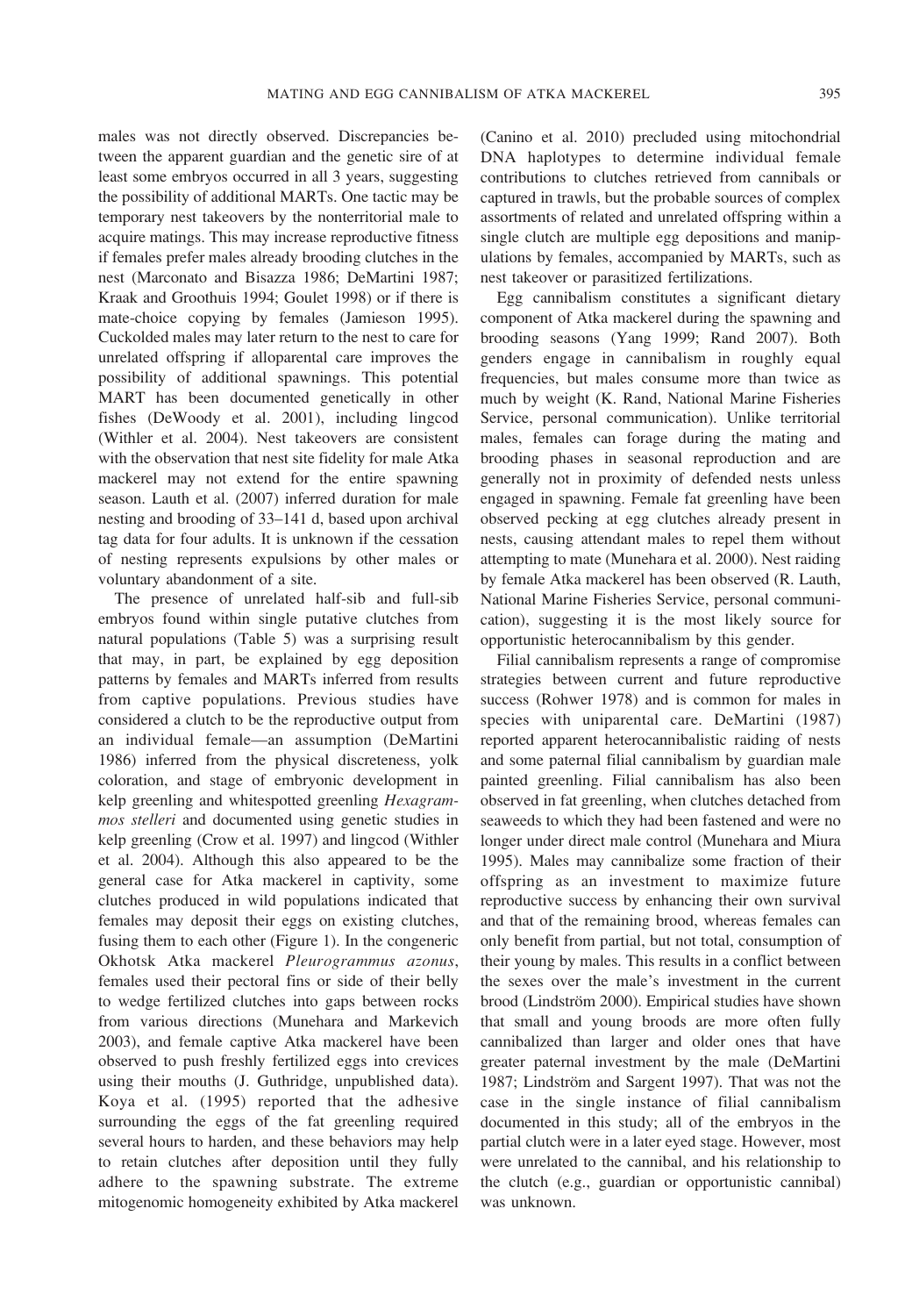Although the parental energy reserve of the male has often been considered as the primary factor in filial cannibalism, mate availability may also be important (Kondoh and Okuda 2002). Males may receive an energetic surplus of eggs when females are abundant, resulting in an energy reserve that can be reallocated to future reproduction. Conditions favoring mate availability include a female-biased sex ratio, an extended period of male care, and a short refractory period between spawnings by females (Kondoh and Okuda 2002).These conditions may be met seasonally, to some degree, in Atka mackerel. The occurrence of adult nonbreeding males in the population (Lauth et al., in press) biases the operational sex ratio (ratio of readyto-mate males to ready-to-mate females; Emlen and Oring 1977) towards females. Average realized batch fecundity of females is 4.6 clutches per season (McDermott et al. 2007), resulting in clutch production perhaps every 2–3 weeks. The spawning and brooding period for males can last from late July to January (Lauth et al. 2007), and the sole instance of filial cannibalism detected in our study occurred when the spawning phase of seasonal reproduction was largely over (October) and some of the brooding phase remained. Although more extensive sampling would be required to characterize the extent of filial cannibalism by males, the prevalence of heterocannibalism we observed suggests that densities in communal nesting areas may be sufficiently high to make conspecific nest raiding a more common strategy.

Our results underscore both the power and limitations of genetic parentage assessment alone for making inferences about reproductive behaviors and their consequences in natural populations. The study confirmed some general aspects of the mating system in Atka mackerel (e.g., serial polygamy and polyandry) inferred from existing studies on the family but did not resolve more complex behaviors (e.g., MARTs and egg deposition patterns by females) contributing to the clutch genetic diversity observed in wild populations. Future efforts should include pairing observational and parentage approaches in studies of captive and wild populations, that would more fully elucidate the range of reproductive behaviors in both genders.

#### Acknowledgments

We thank G. Jensen, B. Flerx, N. Roberson, and J. Orr for field sample collection and J. O'Quin and Alaska SeaLife Center Aquarium staff for captive husbandry and sampling. This research is contribution EcoFOCI-R744 and-R745 to the National Oceanic and Atmospheric Administration's (NOAA) Fisheries Oceanography Coordinated Investigations. This study was funded in part by the Resource Assessment and

Conservation Engineering and Resource Ecology and Fisheries Management Divisions of the Alaska Fisheries Science Center, NOAA. The views expressed herein are those of the authors and do not necessarily reflect the views of NOAA or any of its subagencies. Use of trade names does not imply endorsement by NOAA.

#### References

- Alonzo, S. H., M. Taborsky, and P. Wirtz. 2000. Male alternative reproductive behaviours in a Mediterranean wrasse, Symphodus ocellatus: evidence from otoliths for multiple life history pathways. Evolutionary Ecology Research 2(8):997–1007.
- Avise, J. C., A. G. Jones, D. J. Walker, and J. A. DeWoody. 2002. Genetic mating systems and reproductive natural histories of fishes: lessons for ecology and evolution. Annual Review of Genetics 36:19–45.
- Blumer, L. S. 1982. A bibliography and categorization of bony fishes exhibiting parental care. Zoological Journal of the Linnean Society 76:1–22.
- Breder, C. M., and D. E. Rosen. 1966. Modes of reproduction in fishes. Natural History Press, Garden City, New York.
- Canino, M. F., I. B. Spies, S. A. Lowe, and W. S. Grant. 2010. Highly discordant nuclear and mitochondrial DNA diversities in Atka mackerel. Marine and Coastal Fisheries: Dynamics, Management, and Ecosystem Science. 2:375–387.
- Crow, K. D., D. A. Powers, and G. Bernardi. 1997. Evidence for multiple maternal contributors in nests of kelp greenling (Hexagrammos decagrammus, Hexagrammidae). Copeia 1997:9–15.
- DeMartini, E. E. 1985. Social behavior and coloration changes in painted greenling, Oxylebius pictus (Pisces: Hexagrammidae). Copeia 1985:966–975.
- DeMartini, E. E. 1986. Reproductive colorations, paternal behavior, and clutches of kelp greenling, Hexagrammos decagrammus, and whitespotted greenling, H. stelleri. Northwest Science 60:32–35.
- DeMartini, E. E. 1987. Paternal defence, cannibalism, and polygamy: factors influencing the reproductive success of painted greenling (Pisces: Hexagrammidae). Animal Behaviour 35:1145–1158.
- DeMartini, E. E., and C. Sikkel. 2006. Reproduction. Pages 483–523 in L. G. Allen, D. J. Pondella II, and M. H. Horn, editors. The ecology of marine fishes. University of California Press, Berkeley.
- DeWoody, J. A., and J. C. Avise. 2001. Genetic perspectives on the natural history of fish mating systems. Journal of Heredity 92:167–172.
- Emlen, S. T., and L. W. Oring. 1977. Ecology, sexual selection, and evolution of mating systems. Science 197:215–223.
- Fritz, L.W., and S. A. Lowe. 1998. Seasonal distributions of Atka mackerel (Pleurogrammus monopterygius) in commercially fished areas of the Aleutian Islands and Gulf of Alaska. NOAA Technical Memorandum NMFS-AFSC-92.
- Goulet, D. 1998. Spawning success in the damselfish Amblyglyphidodon leucogaster: the influence of eggs in the nest. Animal Behaviour 55:651–664.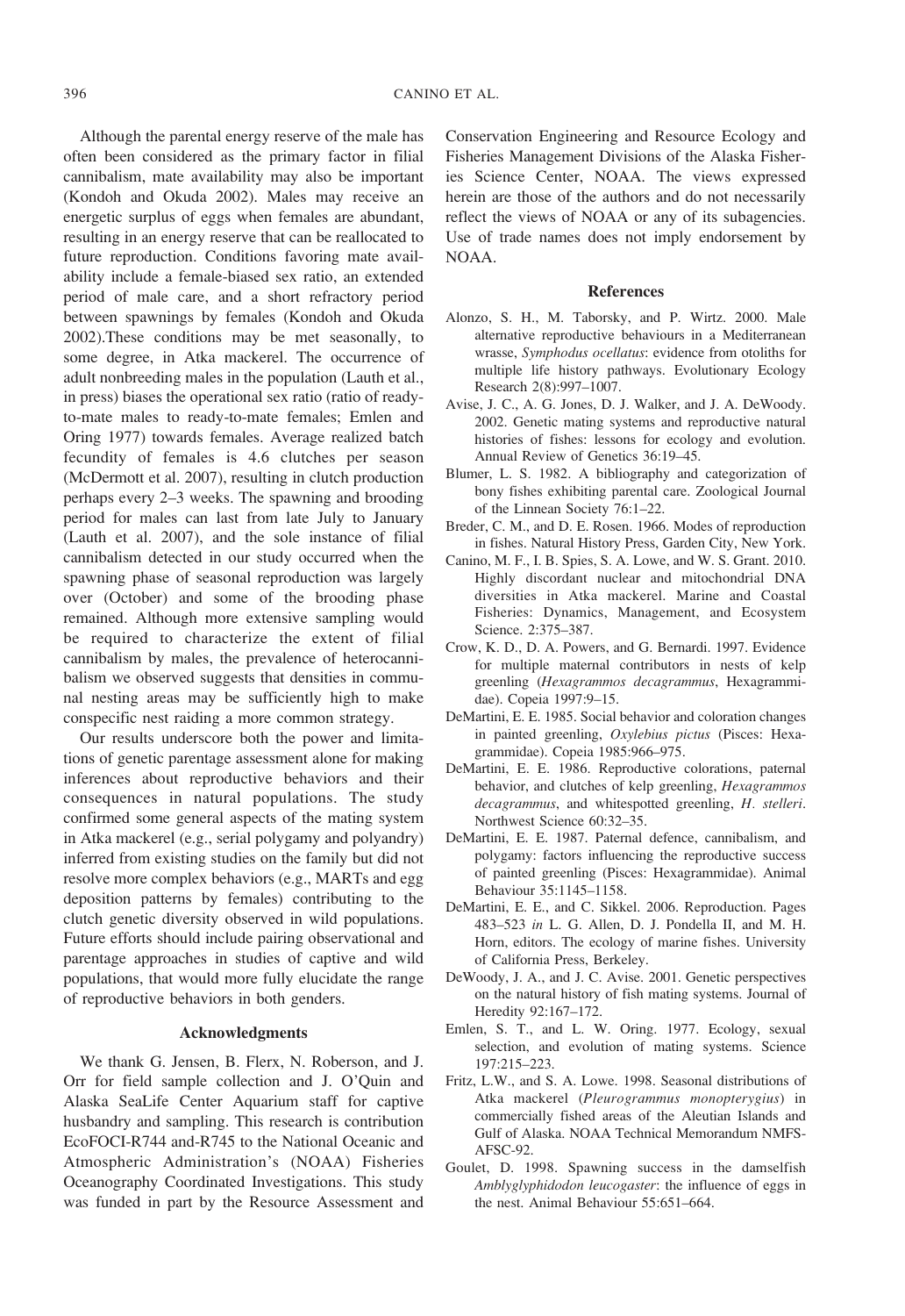- Gross, M. R. 1996. Alternative reproductive strategies and tactics: diversity within sexes. Trends in Ecology and Evolution 11:92–98.
- Jamieson, A., and S. C. Taylor. 1997. Comparisons of three probability formulae for parentage exclusion. Animal Genetics 28:397–400.
- Jamieson, I. 1995. Do female fish prefer to spawn in nests with eggs for reasons of mate choice copying or egg survival? American Naturalist 145:824–832.
- Kimura, M. R., T. Yanagimoto, and H. Munehara. 2007. Maternal identification of hybrid eggs in Hexagrammos spp. by means of multiplex amplified product length polymorphism of mitochondrial DNA. Aquatic Biology 1:187–194.
- King, J. R., and R. E. Withler. 2005. Male nest site fidelity and female serial polyandry in lingcod (Ophiodon elongatus, Hexagrammidae). Molecular Ecology 14:653–660.
- Kodric-Brown, A. 1998. Sexual dichromatism and temporary color changes in the reproduction of fishes. American Zoologist 38:70–81.
- Kodric-Brown, A., and J. H. Brown. 1984. Truth in advertising: the kinds of traits favored by sexual selection. American Naturalist 124:309–323.
- Kondoh, M., and N. Okuda. 2002. Mate availability influences filial cannibalism in fish with paternal care. Animal Behaviour 63:227–233.
- Koya, Y., H. Munehara, and K. Takano. 1995. Formation of egg adhesive material in masked greenling, Hexagrammos octogrammus. Japanese Journal of Ichthyology  $42:45-52$ .
- Kraak, S. B. M., and T. G. G. Groothuis. 1994. Female preference for nests with eggs is based on the presence of eggs themselves. Behaviour 131:189–206.
- Largiader, C. R., V. Fries, and T. C. M. Bakker. 2001. Genetic analysis of sneaking and egg thievery in a natural population of the threespine stickleback (Gasterosteus aculeatus L.). Heredity 86:459–468.
- Lauth, R. R., J. L. Guthridge, D. Cooper, and S. W. McEntire. In press. Behavioral ecology of color patterns in Atka mackerel. Marine and Coastal Fisheries: Dynamics, Management, and Ecosystem Science.
- Lauth, R. R., J. Guthridge, D. Nichol, S. W. McEntire, and N. Hillgruber. 2007. Timing and duration of mating and brooding periods of Atka mackerel (Pleurogrammus monopterygius) in the North Pacific Ocean. U.S. National Marine Fisheries Service Fishery Bulletin 105:560–570.
- Lauth, R. R., S. W. McEntire, and H. H. Zenger, Jr. 2006. Geographic distribution, depth range, and description of Atka mackerel, Pleurogrammus monopterygius, nesting habitat in Alaska. Alaska Fishery Research Bulletin 12:164–185.
- Lindström, K. 2000. The evolution of filial cannibalism and female mate choice strategies as resolutions to sexual conflict in fishes. Evolution 54:617–627.
- Lindström, K., and R. C. Sargent. 1997. Food access, brood size, and filial cannibalism in the fantail darter, Etheostoma flabellare. Behavioral Ecology and Sociobiology 40:107–110.
- Mackiewicz, M., B. A. Porter, E. E. Dakin, and J. C. Avise. 2005. Cuckoldry rates in the Molly Miller (Scartella

cristata; Blenniidae), a hole-nesting marine fish with alternative reproductive tactics. Marine Biology 148:213–221.

- Mank, J. E., and J. C. Avise. 2006. The evolution of reproductive and genomic diversity in ray-finned fishes: insights from phylogeny and comparative analysis. Journal of Fish Biology 69:1–27.
- Marconato, A., and A. Bisazza. 1986. Males whose nests contain eggs are preferred by female Cottus gobio L. (Pisces, Cottidae). Animal Behaviour 34:1580–1582.
- McDermott, S. F., and S. A. Lowe. 1997. The reproductive cycle of Atka mackerel, Pleurogrammus monopterygius, in Alaska waters. U.S. National Marine Fisheries Service Fishery Bulletin 95:321–333.
- McDermott, S. F., K. Pearson, and D. Gunderson. 2007. Annual fecundity, batch fecundity, and oocyte atresia of Atka mackerel (Pleurogrammus monopterygius) in Alaska waters. U.S. National Marine Fisheries Service Fishery Bulletin 105:19–29.
- Munehara, H., Z. Kanamoto, and T. Miura. 2000. Spawning behavior and interspecific breeding in three Japanese greenlings (Hexagrammidae). Ichthyological Research 47:287–292.
- Munehara, H., and A. Markevich. 2003. Spawning behavior of Japan Sea greenling, Pleurogrammus azonus, off the Bol'shoi Pelis Island, Peter the Great Bay, Russia. Bulletin of Fisheries Science of Hokkaido University 54:67–72.
- Munehara, H., and T. Miura. 1995. Nonintentional filial egg cannibalism by the guarding male of Hexagrammos otakii (Pisces: Hexagrammidae). Journal of Ethology 13:191–193.
- Munehara, H., and O. Takenaka. 2000. Microsatellite markers and multiple paternity in a paternal care fish, Hexagrammos otakii. Journal of Ethology 18:101–104.
- Rand, K. M. 2007. Longitudinal growth differences in Atka mackerel (Pleurogrammus monopterygius): using a bioenergetic model to identify underlying mechanisms. Master's thesis. University of Washington, Seattle.
- Reichard, M., C. Smith, and W. C. Jordan. 2004. Genetic evidence reveals density-dependent mediated success of alternative mating behaviours in the European bitterling (Rhodeus sericeus). Molecular Ecology 13:1569–1578.
- Rico, C., U. Kuhnlein, and G. J. Fitzgerald. 1992. Male reproductive tactics in the threespine stickleback: an evaluation by DNA fingerprinting. Molecular Ecology 1:79–87.
- Rohwer, S. 1978. Parent cannibalism of offspring and egg raiding as a courtship strategy. American Naturalist 112:429–440.
- Sadovy de Mitcheson, Y., and M. Liu. 2008. Functional hermaphroditism in teleosts. Fish and Fisheries 9:1–43.
- Sargent, R. C. 1992. Ecology of filial cannibalism in fish: theoretical perspectives. Oxford University Press, New York.
- Spies, I. B., S. A. Lowe, Y. Hong, and M. F. Canino. 2005. Development and characterization of seven novel di-, tri-, and tetranucleotide microsatellite markers in Atka mackerel (Pleurogrammus monopterygius). Molecular Ecology Notes 5:469–471.
- Taborsky, M. 1994. Sneakers, satellites, and helpers: parasitic